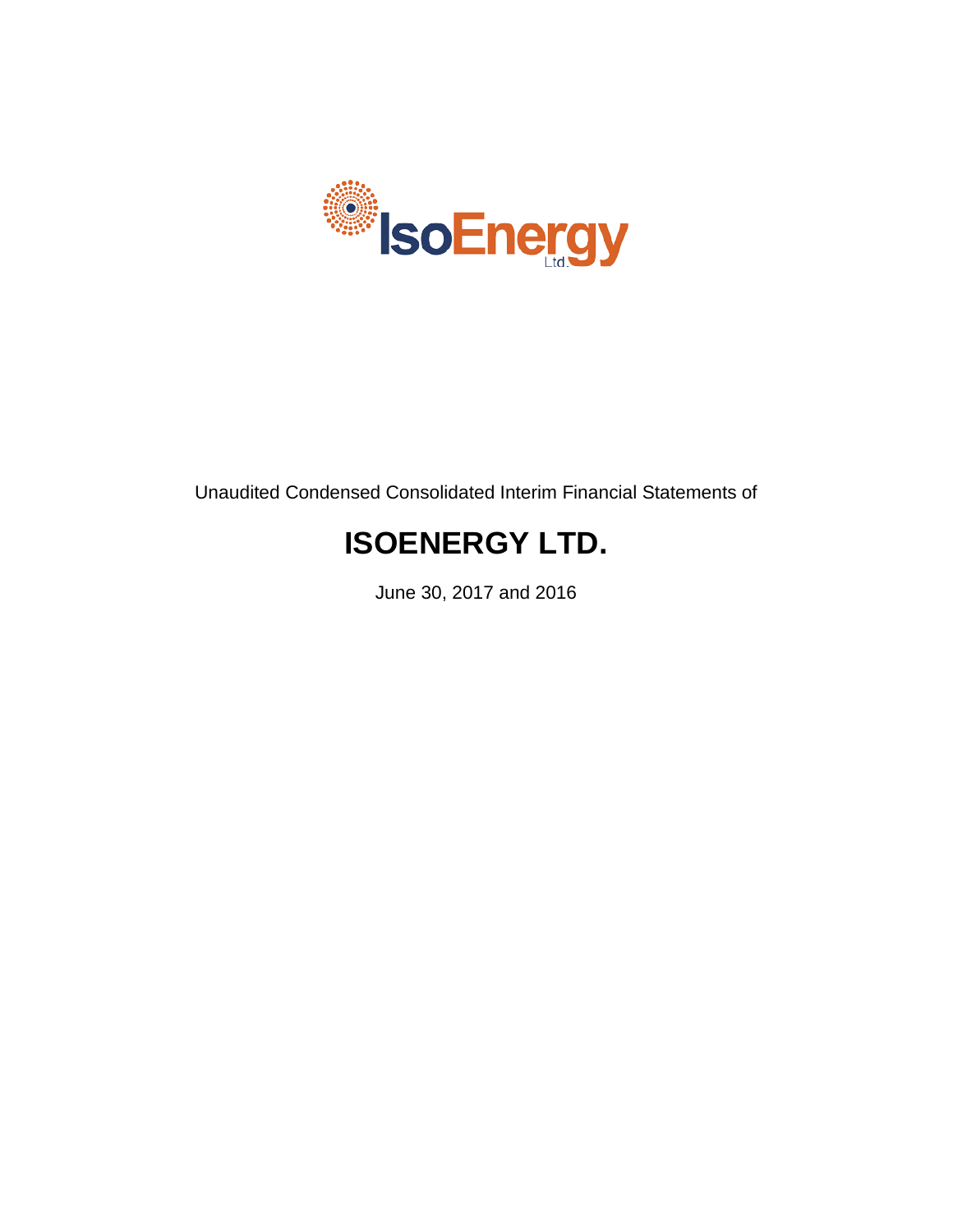#### **ISOENERGY LTD. CONDENSED CONSOLIDATED INTERIM STATEMENTS OF FINANCIAL POSITION** (Expressed in Canadian Dollars)

(Unaudited)

As at

|                                          | <b>Note</b>    | June 30, 2017    | December 31, 2016 |
|------------------------------------------|----------------|------------------|-------------------|
| <b>ASSETS</b>                            |                |                  |                   |
| <b>Current</b>                           |                |                  |                   |
| Cash                                     |                | \$<br>4,818,298  | \$<br>6,491,460   |
| Accounts receivable                      |                | 10,702           | 159,440           |
| Prepaid expenses                         |                | 29,315           | 54,700            |
|                                          |                | 4,858,315        | 6,705,600         |
| <b>Non-Current</b>                       |                |                  |                   |
| Deposit                                  | 8(b)           | 5,452            | 5,452             |
| Equipment                                | 6              | 75,279           | 88,754            |
| Exploration and evaluation assets        | $\overline{7}$ | 35,105,639       | 32,991,814        |
| <b>TOTAL ASSETS</b>                      |                | \$<br>40,044,685 | \$<br>39,791,620  |
| <b>LIABILITIES</b>                       |                |                  |                   |
| <b>Current</b>                           |                |                  |                   |
| Accounts payable and accrued liabilities |                | \$<br>129,897    | \$<br>289,097     |
| Flow-through share premium liability     | 8(a)           | 161,391          | 179,212           |
|                                          |                | 291,288          | 468,309           |
| <b>Non-Current</b>                       |                |                  |                   |
| Deferred income tax liability            |                | 333,339          | 136,588           |
| <b>TOTAL LIABILITIES</b>                 |                | 624,627          | 604,897           |
| <b>EQUITY</b>                            |                |                  |                   |
| Share capital                            | 10             | 41,555,286       | 40,645,694        |
| Share option reserve                     | 10             | 1,879,164        | 1,086,333         |
| <b>Deficit</b>                           |                | (4,014,392)      | (2, 545, 304)     |
| <b>TOTAL EQUITY</b>                      |                | 39,420,058       | 39,186,723        |
| <b>TOTAL LIABILITIES AND EQUITY</b>      |                | \$<br>40,044,685 | \$<br>39,791,620  |

**Commitments (Note 8) Subsequent events (Note 16)**

The accompanying notes are an integral part of the condensed consolidated interim financial statements These condensed consolidated interim financial statements were authorized for issue by the Board of Directors on August 9, 2017

**"***Craig Parry***" "***Trevor Thiele***" Craig Parry, CEO, Director Trevor Thiele, Director**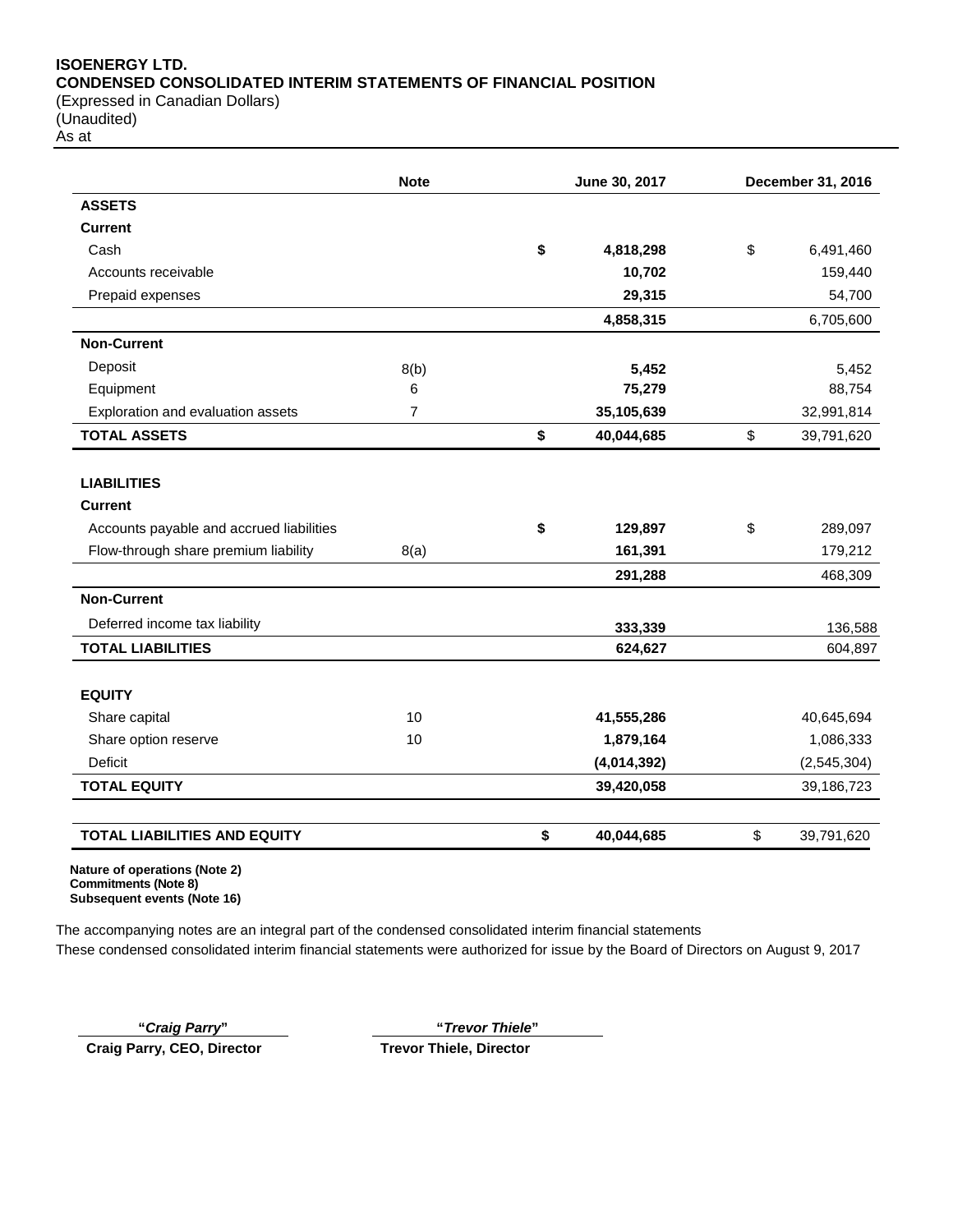# **ISOENERGY LTD. CONDENSED CONSOLIDATED INTERIM STATEMENTS OF LOSS AND COMPREHENSIVE LOSS**

(Expressed in Canadian Dollars)

(Unaudited)

|                                                  |             | For the three months ended June 30 |            |    |               | For the six months ended June 30 |               |    |            |
|--------------------------------------------------|-------------|------------------------------------|------------|----|---------------|----------------------------------|---------------|----|------------|
|                                                  | <b>Note</b> |                                    | 2017       |    | 2016          | 2017                             |               |    | 2016       |
|                                                  |             |                                    |            |    |               |                                  |               |    |            |
| Share-based compensation                         | 10          | \$                                 | 263,587    | \$ |               | \$                               | 580,937       | \$ |            |
| Administrative salaries, contract and            |             |                                    |            |    |               |                                  |               |    |            |
| director fees                                    |             |                                    | 194,684    |    | 88,244        |                                  | 363,781       |    | 88,244     |
| Investor relations                               |             |                                    | 58,525     |    |               |                                  | 111,356       |    |            |
| Office and administrative                        |             |                                    | 32,003     |    | 27,705        |                                  | 76,506        |    | 27,705     |
| Professional fees                                |             |                                    | 96,563     |    | 13,906        |                                  | 114,627       |    | 13,906     |
| Travel                                           |             |                                    | 110,426    |    | 32,330        |                                  | 119,565       |    | 32,330     |
| Public company costs                             |             |                                    | 11,624     |    |               |                                  | 31,196        |    |            |
| Employee relocation expense                      |             |                                    |            |    | 64,080        |                                  |               |    | 64,080     |
| <b>Exploration costs</b>                         |             |                                    | 241        |    |               |                                  | 291           |    |            |
| Interest income                                  |             |                                    | (446)      |    |               |                                  | (446)         |    |            |
| Loss from operations                             |             |                                    | (767, 207) |    | (226, 265)    |                                  | (1, 397, 813) |    | (226, 265) |
| Deferred income tax recovery                     |             |                                    |            |    |               |                                  |               |    |            |
| (expense)                                        | 8(a), 9     |                                    | 109,347    |    |               |                                  | (71, 275)     |    |            |
| Loss and comprehensive loss                      |             | \$                                 | (657, 860) |    | $$$ (226,265) | \$                               | (1,469,088)   | \$ | (226, 265) |
| Loss per common share - basic                    |             |                                    |            |    |               |                                  |               |    |            |
| and diluted                                      |             | \$                                 | (0.02)     | \$ | (0.05)        | \$                               | (0.04)        | \$ | (0.08)     |
| Weighted average number of                       |             |                                    |            |    |               |                                  |               |    |            |
| common shares outstanding -<br>basic and diluted |             |                                    | 42,060,548 |    | 4,461,539     |                                  | 41,266,104    |    | 2,724,833  |

The accompanying notes are an integral part of the condensed consolidated interim financial statements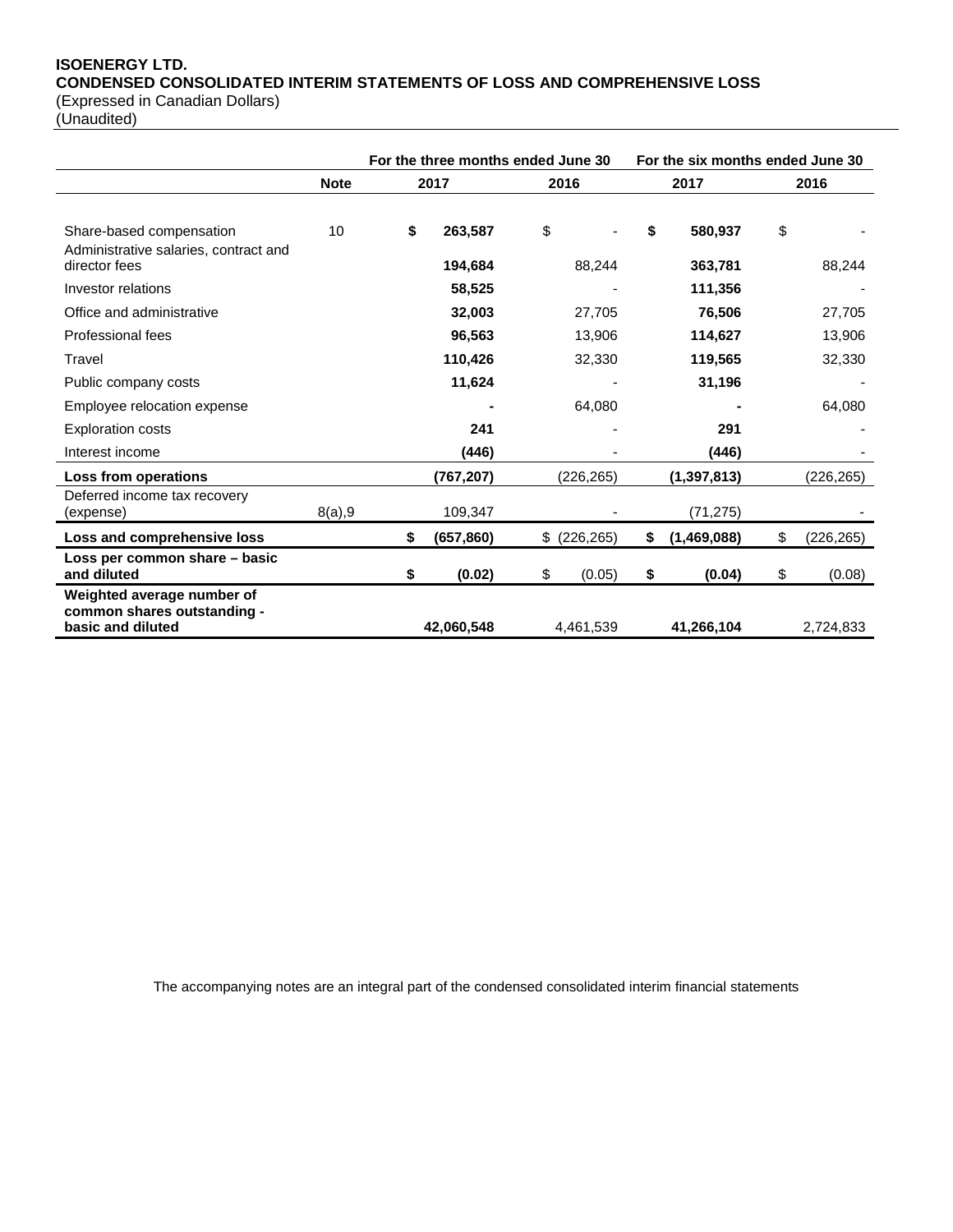# **ISOENERGY LTD. CONDENSED CONSOLIDATED INTERIM STATEMENTS OF CHANGES IN EQUITY** (Expressed in Canadian Dollars)

(Unaudited)

|                                                        | <b>Note</b> | Number of<br>Common<br><b>Shares</b> |    | <b>Share Capital</b> |    | <b>Share option</b><br>reserve |    | <b>Deficit</b> |   | <b>Total</b> |
|--------------------------------------------------------|-------------|--------------------------------------|----|----------------------|----|--------------------------------|----|----------------|---|--------------|
| Balance as at February 2, 2016                         | 10(b)       | 1                                    | \$ |                      | \$ | $\blacksquare$                 | \$ |                | S |              |
| Shares issued for exploration and<br>evaluation assets | 7(a)(b)     | 30,000,000                           |    | 30,000,000           |    |                                |    |                |   | 30,000,000   |
| Shares issued for cash                                 | 10(h)       | 2,033,000                            |    | 2,033,000            |    |                                |    |                |   | 2,033,000    |
| Shares issuance costs                                  | 10(h)       | 8,580                                |    | (3,300)              |    |                                |    |                |   | (3,300)      |
| Loss for the period                                    |             |                                      |    |                      |    |                                |    | (226,265)      |   | (226, 265)   |
| Balance as at June 30, 2016                            |             | 32,041,581                           | S. | 32,029,701           | \$ |                                | S  | (226,265)      |   | \$31,803,436 |
|                                                        |             |                                      |    |                      |    |                                |    |                |   |              |
| Balance as at January 1, 2017                          |             | 41,060,549                           | \$ | 40,645,694           | \$ | 1,086,333                      | S  | (2, 545, 304)  | S | 39,186,723   |
| Shares issued for cash                                 | 10(a)       | 999,999                              |    | 1,099,999            |    |                                |    |                |   | 1,099,999    |
| Premium on flow-through shares                         | 8(a)        |                                      |    | (130,000)            |    |                                |    |                |   | (130,000)    |
| Share issuance costs                                   | 10(a)       |                                      |    | (60, 407)            |    |                                |    |                |   | (60, 407)    |
| Share-based payments                                   | 10          |                                      |    |                      |    | 792,831                        |    |                |   | 792,831      |
| Loss for the period                                    |             |                                      |    |                      |    |                                |    | (1,469,088)    |   | (1,469,088)  |
| Balance as at June 30, 2017                            |             | 42,060,548                           |    | 41,555,286           | S. | 1,879,164                      |    | (4,014,392)    |   | 39,420,058   |

The accompanying notes are an integral part of the condensed consolidated interim financial statement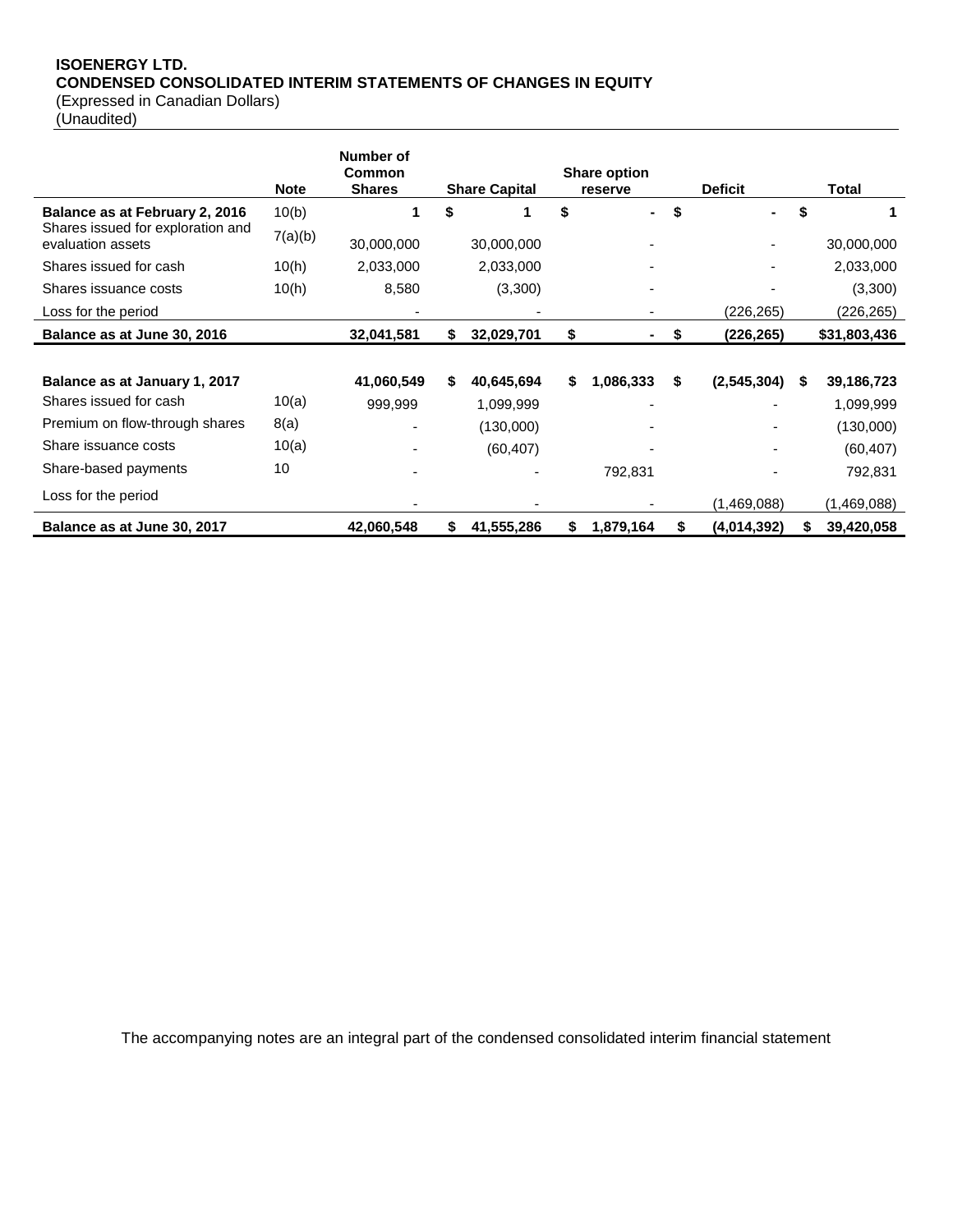#### **ISOENERGY LTD. CONDENSED CONSOLIDATED INTERIM STATEMENTS OF CASH FLOWS** (Expressed in Canadian Dollars)

(Unaudited)

For the six months ended

|                                                           | June 30, 2017 |             |                          | June 30, 2016        |
|-----------------------------------------------------------|---------------|-------------|--------------------------|----------------------|
| Cash flows from (used in) operating activities            |               |             |                          |                      |
| Loss for the period                                       | \$            | (1,469,088) | \$                       | (226, 265)           |
| Items not involving cash:                                 |               |             |                          |                      |
| Share-based payments                                      |               | 580,937     |                          |                      |
| Deferred income tax expense                               |               | 71,275      |                          |                      |
| Depreciation expense                                      |               | 2,341       |                          |                      |
| Changes in non-cash working capital<br>Account receivable |               | 148,736     |                          |                      |
| Prepaid expenses                                          |               | 25,385      |                          | (1, 375)<br>(5, 725) |
| Deposit                                                   |               |             |                          | (5, 452)             |
| Accounts payable and accrued liabilities                  |               | (159, 200)  |                          | 12,500               |
|                                                           | \$            | (799,614)   | \$                       | (226, 317)           |
| Cash flows used in investing activities                   |               |             |                          |                      |
| Acquisition of exploration and evaluation assets          | \$            | (120, 050)  | \$                       | (100,000)            |
| Additions to exploration and evaluation assets            |               | (1,765,509) |                          | (82, 847)            |
| Additions to equipment                                    |               | (5, 238)    |                          |                      |
|                                                           | \$            | (1,890,797) | \$                       | (182, 847)           |
| Cash flows provided by (used in) financing activities     |               |             |                          |                      |
| Share issued                                              | \$            | 1,099,999   | \$                       | 2,033,000            |
| Share issuance costs                                      |               | (82, 750)   |                          | (3,300)              |
| Funds held by NexGen                                      |               |             |                          | 435,963              |
| Liability to issue shares                                 |               |             |                          | (1,821,799)          |
|                                                           | \$            | 1,017,249   | \$                       | 643,864              |
| Change in cash                                            | \$            | (1,673,162) | \$                       | 234,700              |
| Cash, beginning of period                                 |               | 6,491,460   |                          |                      |
| Cash, end of period                                       | \$            | 4,818,298   | $\overline{\mathcal{S}}$ | 234,700              |

The accompanying notes are an integral part of the condensed consolidated interim financial statement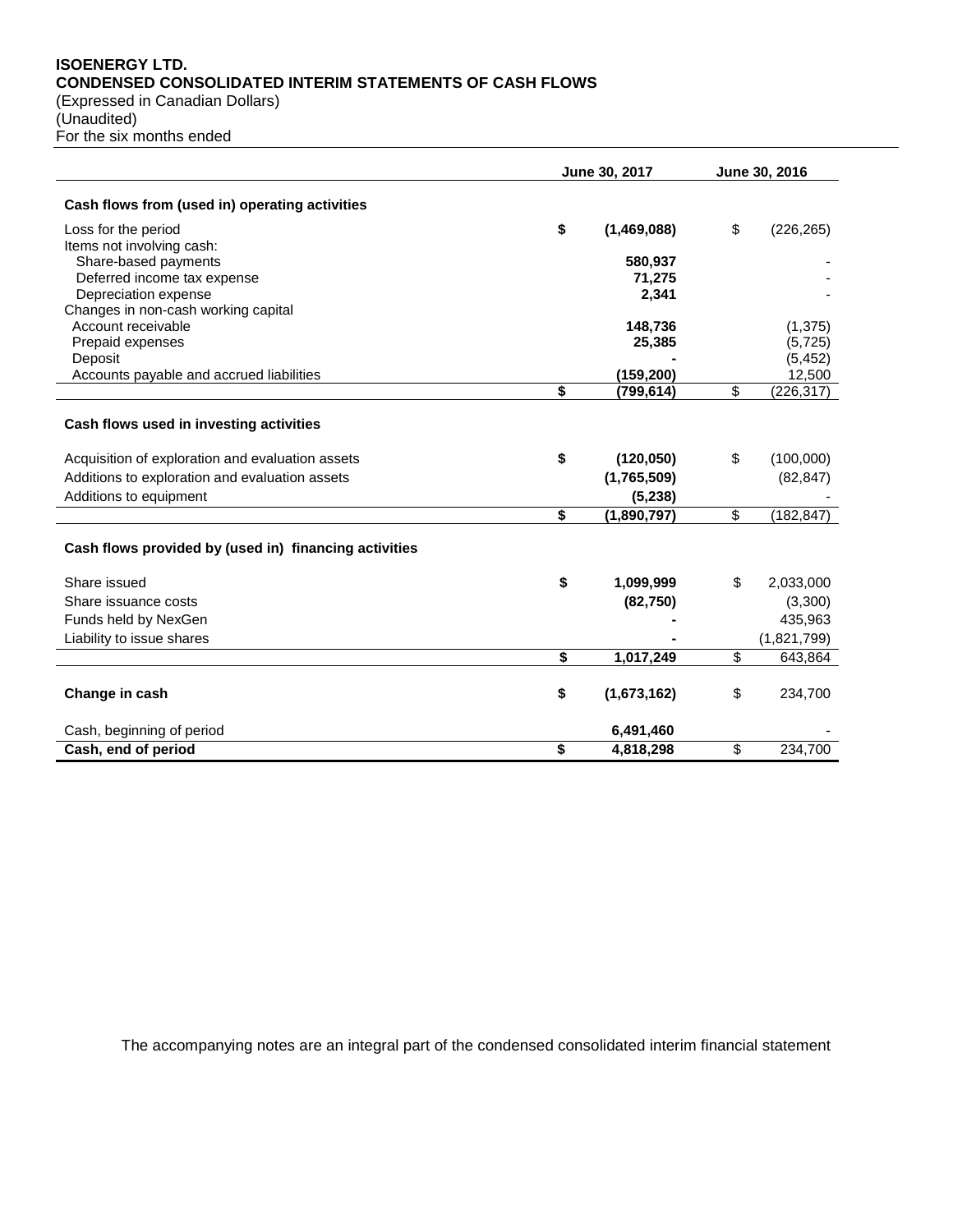#### **1. REPORTING ENTITY**

IsoEnergy Ltd. including its subsidiaries and predecessor companies as described below, ("Iso", or the "Company") is an exploration stage entity engaged in the acquisition, exploration and evaluation of uranium properties in Canada. The Company's registered and records office is located on the 25<sup>th</sup> Floor, 700 West Georgia Street, Vancouver, BC, V7Y 1B3.

Iso is the product of an amalgamation completed on October 12, 2016 between a company also called "IsoEnergy Ltd." ("Old Iso") and 1089338 B.C. Ltd. (a wholly owned subsidiary of NexGen Energy Ltd.), pursuant to section 269 of the British Columbia *Business Corporations Act* (the "Old Iso Merger"). Old Iso was incorporated on February 2, 2016 as a wholly owned subsidiary of NexGen Energy Ltd., ("NexGen") to hold certain exploration assets of NexGen. On June 17, 2016, certain exploration and evaluation assets were transferred from NexGen to Old Iso in consideration for 29 million common shares of Old Iso.

Pursuant to the Old Iso Merger, each outstanding common share of Old Iso was exchanged for one common share of Iso, which has the same business and capital structure as Old Iso. Pursuant to the Old Iso Merger, NexGen was issued one common share of the amalgamated entity in exchange for its one common share of 1089338 B.C. Ltd.

On October 13, 2016, Airesurf Network Holdings Inc. ("Airesurf") and 2532314 Ontario Ltd., a wholly owned subsidiary of Iso created for this purpose, amalgamated under the Ontario *Business Corporations Act* to form IsoOre Ltd., a wholly owned subsidiary of Iso (the "Airesurf Transaction") (Note 5).

Both the Airesurf Transaction and the Old Iso Merger were part of a series of transactions completed in connection with the Company's application to list its common shares on the TSX-Venture Exchange (the "**TSXV**").

On October 19, 2016, Iso was listed on the TSXV as a Tier 2 Mining Issuer.

As of June 30, 2017 and after giving effect to a series of financings completed by way of private placement and shares issued on acquisition of exploration and evaluation asses, NexGen holds 70.0% of Iso's outstanding common shares.

#### **2. NATURE OF OPERATIONS**

As an exploration stage company, the Company does not have revenues and historically has recurring operating losses. As at June 30, 2017, the Company had accumulated losses of \$4,014,392 and working capital of \$4,728,418. The Company depends on external financing for its operational expenses.

The business of exploring for and mining of minerals involves a high degree of risk. As an exploration company, Iso is subject to risks and challenges similar to companies at a comparable stage. These risks include, but are not limited to, negative operating cash flow and dependence on third party financing; the uncertainty of additional financing; potential forfeiture of the Radio property; the limited operating history of Iso; the lack of known mineral resources or reserves; the influence of a large shareholder; alternate sources of energy and uranium prices; aboriginal title and consultation issues; risks related to exploration activities generally; reliance upon key management and other personnel; title to properties; uninsurable risks; conflicts of interest; permits and licenses; environmental and other regulatory requirements; political regulatory risks; competition; and the volatility of share prices.

The underlying value of Iso's exploration and evaluation assets is dependent upon the existence and economic recovery of mineral reserves and is subject to, but not limited to, the risks and challenges identified above. Changes in future business conditions or the failure to raise additional funds could require material writedowns of the carrying value of Iso's exploration and evaluation assets.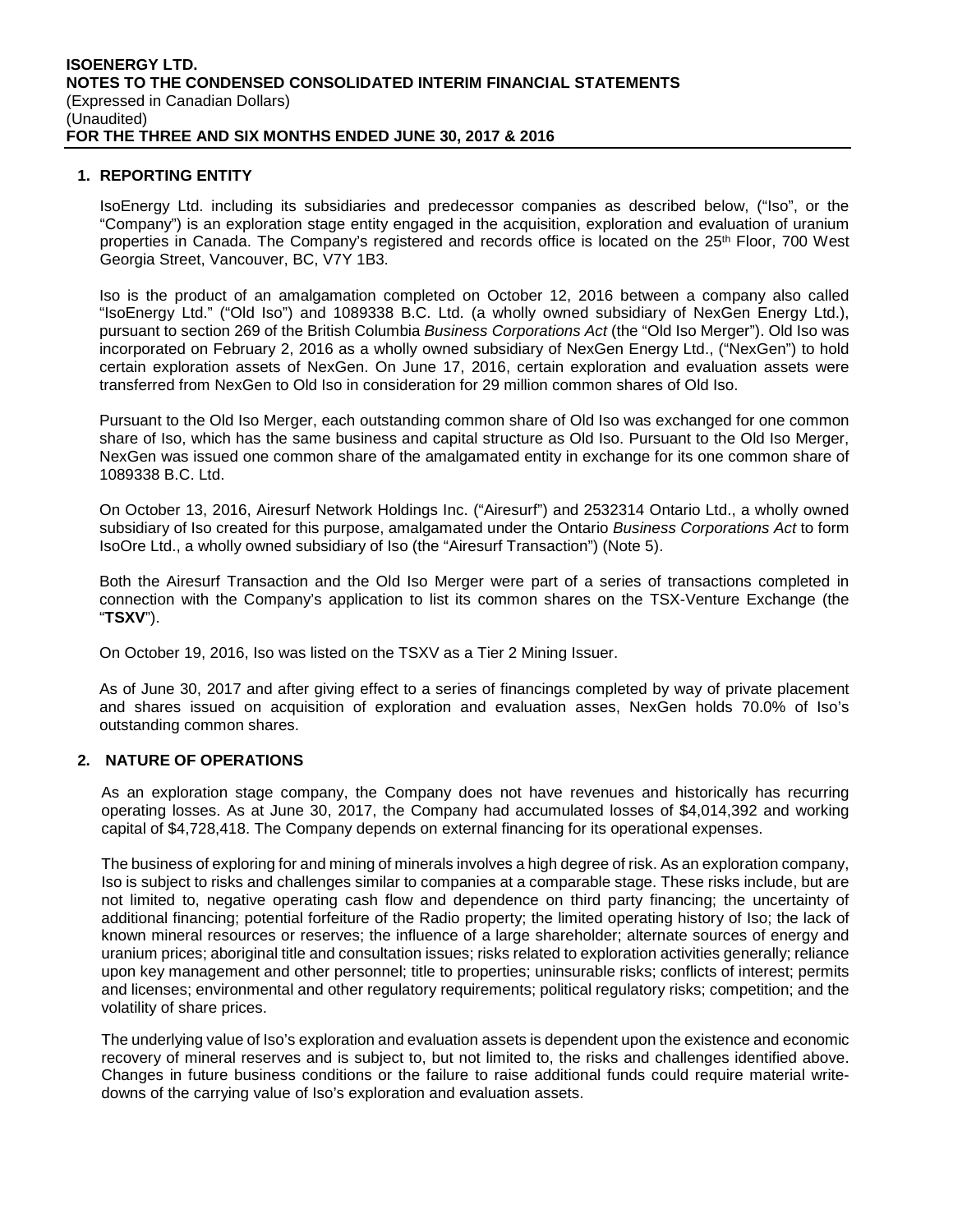#### **3. BASIS OF PRESENTATION**

#### **Statement of Compliance**

These condensed interim consolidated financial statements for the period ended June 30, 2017, including comparatives, have been prepared in accordance with International Accounting Standard ("IAS") 34 Interim Financial Reporting. They do not include all of the information required by International Reporting Standards ("IFRS") for annual financial statements and should be read in conjunction with the audited financial statements for the period ended and as at December 31, 2016.

#### **Basis of Presentation**

These condensed consolidated interim financial statements have been prepared on a historical cost basis, except for certain financial instruments which have been measured at fair value. In addition, these condensed consolidated interim financial statements have been prepared using the accrual basis of accounting except for cash flow information. All monetary references expressed in these notes are references to Canadian dollar amounts ("\$"). These condensed consolidated interim financial statements are presented in Canadian dollars, which is the functional currency of the Company and its subsidiary.

#### **Critical accounting judgments, estimates and assumptions**

The preparation of the condensed consolidated interim financial statements requires management to make judgments, estimates and assumptions that affect the reported amounts of assets, liabilities, and contingent liabilities at the date of the financial statements and the reported amounts of revenues and expenses during the reporting period. Estimates and assumptions are continuously evaluated and are based on management's experience and other factors, including expectations of future events that are believed to be reasonable in the circumstances. Uncertainty about these judgments, estimates and assumptions could result in outcomes that could require a material adjustment to the carrying amount of the asset or liability affected in future periods.

Information about significant areas of estimation uncertainty considered by management in preparing the financial statements are set out in Note 3 to the audited financial statements for the period ended December 31, 2016 and have been consistently followed in preparation of these condensed consolidated interim financial statements.

#### **4. SIGNIFICANT ACCOUNTING POLICIES**

The accounting policies followed by the Company are set out in Note 4 to the audited financial statements for the period ended December 31, 2016 and have been consistently followed in preparation of these condensed consolidated interim financial statements except for the following policies:

#### **Future Accounting Pronouncements:**

The following standards have not been adopted by the Company and are being evaluated:

IFRS 9 is a new standard that replaced IAS 39 for classification and measurement of financial instruments, effective for annual periods beginning on or after January 1, 2018. The extent of the impact of adoption of the standard has not yet been determined.

IFRS 16 is a new standard that will replace IAS 17 for the accounting and measurement of leases with a term of more than 12 months, effective for annual periods beginning on or after January 1, 2019. The Company does not expect the standard to have a material impact on its financial statements.

IFRS 2 is an amended standard to clarify how to account for certain types of share-based payment transactions, effective for annual periods beginning on or after January 1, 2018. The amendments provide for the effects of vesting and non-vesting conditions on the measurement of cash-settled share-based payments, share-based payment transactions with a net settlement feature for withholding tax obligations,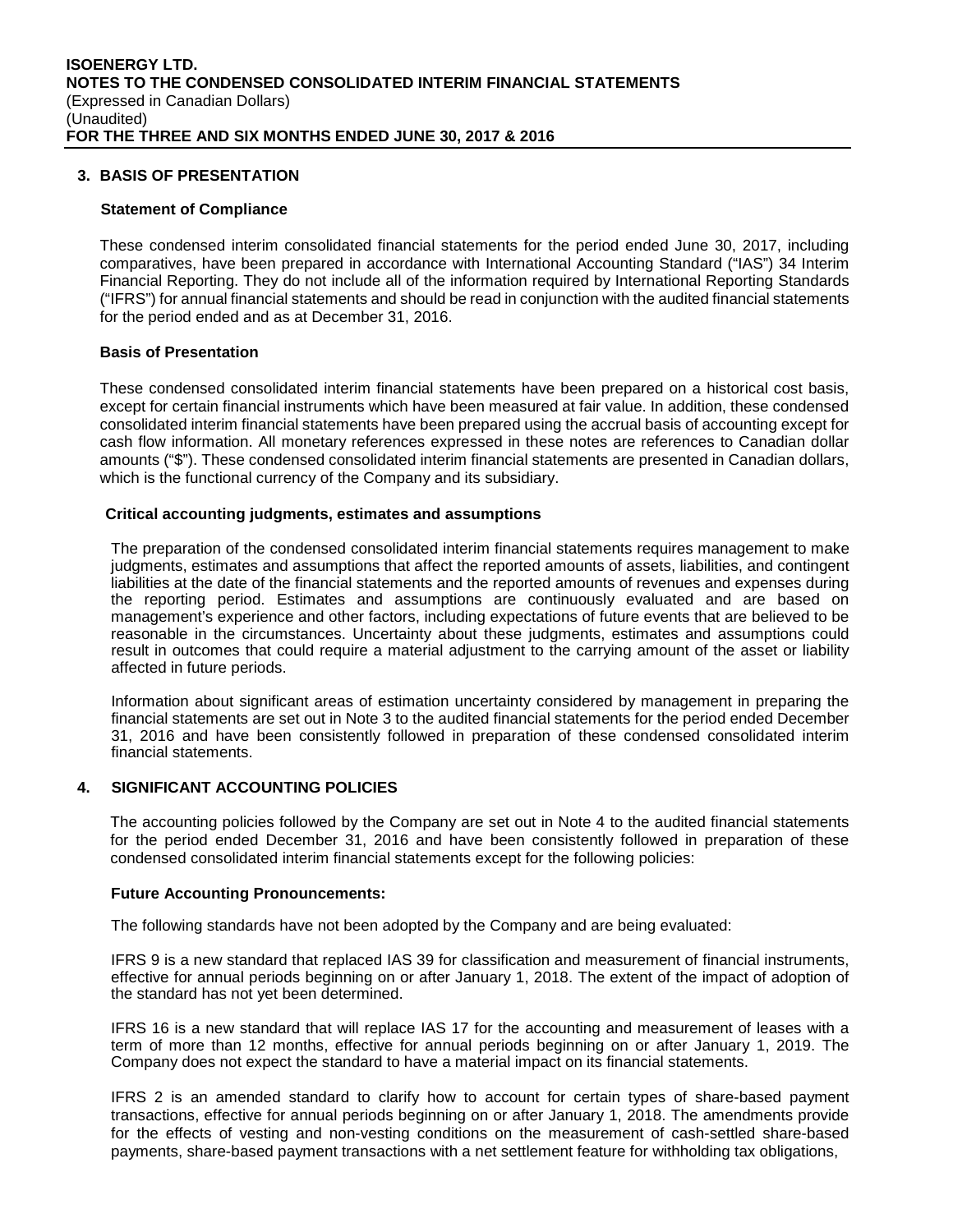#### **4. SIGNIFICANT ACCOUNTING POLICIES (continued)**

and a modification to the terms and conditions of a share-based payment that changes the classification of the transaction from cash-settled to equity-settled. The extent of the impact of adoption of the amended standard has not yet been determined.

## **5. AIRESURF TRANSACTION**

On October 13, 2016, pursuant to the Airesurf Transaction, each issued and outstanding Airesurf common share was exchanged for 0.020833 Iso common shares. Pursuant to the Airesurf Transaction, Iso issued 302,881 common shares to former shareholders of Airesurf, representing approximately 1% of the then issued and outstanding common shares of Iso. The Airesurf Transaction did not have any effect on the business or financial condition of Iso. For a further description of the Airesurf Transaction see the Form 2B on www.sedar.com, under Iso's profile.

The purchase price has been allocated to the assets acquired and the liabilities assumed as a result of the transaction based on their fair values on the closing date of the Airesurf Transaction. The excess of the purchase price over the fair value of the identifiable net assets acquired was included in the statement of loss and comprehensive loss for the period ended December 31, 2016 as a TSXV listing cost:

| Purchase price:             |     |          |
|-----------------------------|-----|----------|
| Fair value of shares issued | S   | 302,881  |
| Transaction costs           |     | 210,141  |
|                             |     | 513,022  |
| Purchase price allocation:  |     |          |
| Cash                        |     | 1,057    |
| Accounts payable            |     | (53,114) |
|                             | S   | (52,057) |
| Net purchase price expensed | \$. | 565,079  |

# **6. EQUIPMENT**

The following is a summary of the equipment:

|                                                              | Computing<br>equipment |    | <b>Software</b> |    | <b>Field</b><br>equipment | <b>Office furniture</b><br>and leasehold<br><i>improvements</i> | Total         |
|--------------------------------------------------------------|------------------------|----|-----------------|----|---------------------------|-----------------------------------------------------------------|---------------|
| Cost                                                         |                        |    |                 |    |                           |                                                                 |               |
| Balance, February 2, 2016                                    | \$                     | \$ |                 | \$ |                           | \$                                                              | \$            |
| Additions                                                    | 8,439                  |    | 64,947          |    | 27,092                    | 11,776                                                          | 112,254       |
| Balance, December 31, 2016                                   | 8,439                  |    | 64,947          |    | 27,092                    | 11,776                                                          | 112,254       |
| <b>Additions</b>                                             | 3,911                  |    |                 |    |                           | 1,327                                                           | 5,238         |
| <b>Balance, June 30, 2017</b>                                | \$<br>12,350           | S  | 64,947          | S  | 27,092                    | \$13,103                                                        | \$<br>117,492 |
| <b>Accumulated depreciation</b><br>Balance, February 2, 2016 | \$                     | \$ |                 | \$ |                           | \$                                                              | \$            |
| Depreciation                                                 | 2,320                  |    | 17,860          |    | 2,710                     | 610                                                             | 23,500        |
| Balance, December 31, 2016                                   | 2,320                  |    | 17,860          |    | 2,710                     | 610                                                             | 23,500        |
| <b>Depreciation</b>                                          | 2,041                  |    | 12,948          |    | 2,438                     | 1,286                                                           | 18,713        |
| Balance, June 30, 2017                                       | \$<br>4,361            | S  | 30,808          | \$ | 5,148                     | \$<br>1,896                                                     | \$<br>42,213  |
| Net book value:                                              |                        |    |                 |    |                           |                                                                 |               |
| Balance, December 31, 2016                                   | \$<br>6,119            | \$ | 47,087          | \$ | 24.382                    | \$<br>11,166                                                    | \$<br>88,754  |
| <b>Balance, June 30, 2017</b>                                | 7,989                  | S  | 34,139          |    | 21,944                    | \$<br>11207                                                     | \$<br>75,279  |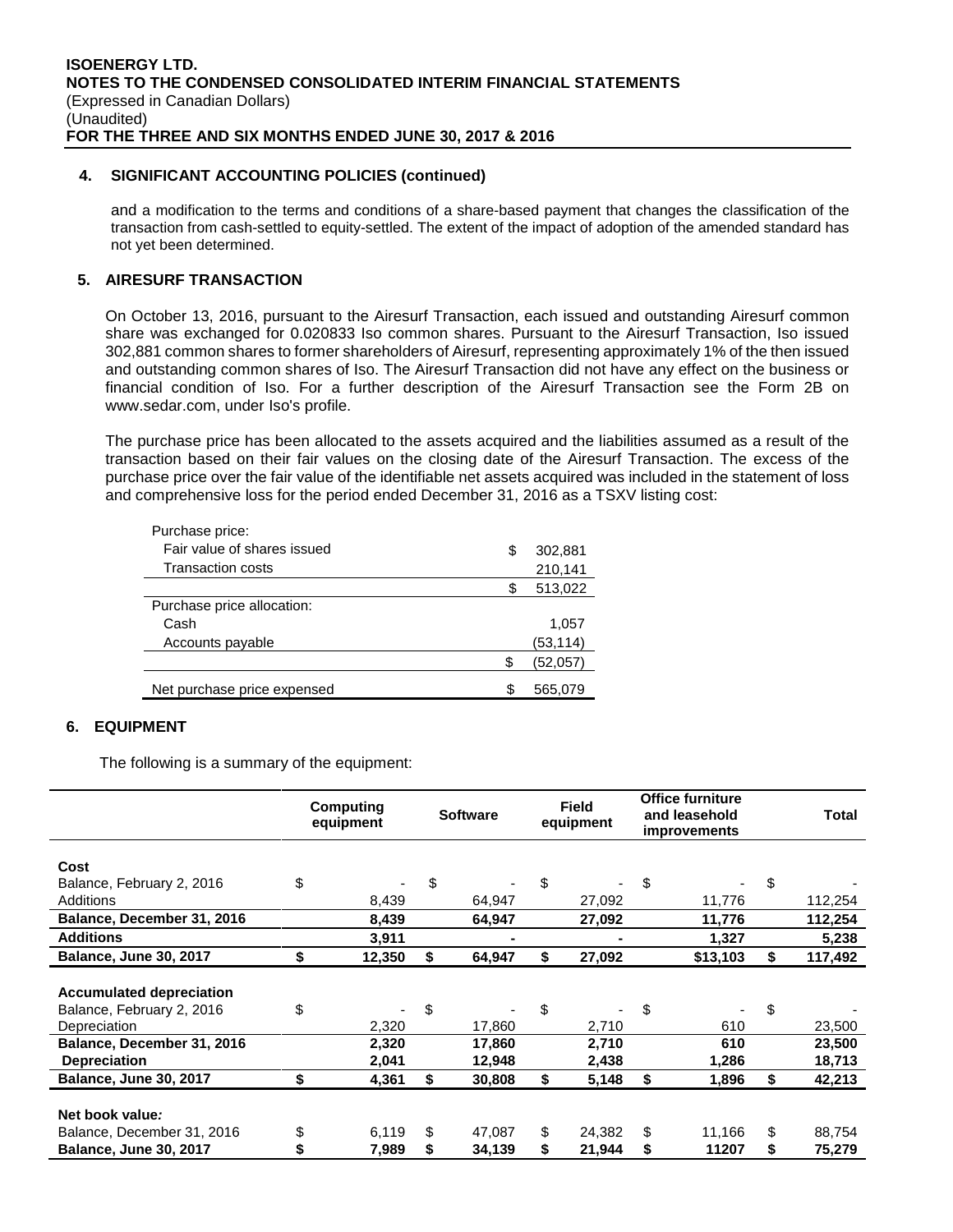## **7. EXPLORATION AND EVALUATION ASSETS**

The following is a summary of the acquisition costs and expenditures on the Company's exploration and evaluation assets:

|                             | <b>Note</b> | For the six months<br>ended June 30,<br>2017 |            | For the period from<br>February 2, to<br>December 31, 2016 |            |  |
|-----------------------------|-------------|----------------------------------------------|------------|------------------------------------------------------------|------------|--|
| <b>Acquisition costs:</b>   |             |                                              |            |                                                            |            |  |
| Balance, opening            |             | \$                                           | 30,100,000 | \$                                                         |            |  |
| Additions                   | a, b        |                                              | 120,050    |                                                            | 30,100,000 |  |
| Balance, closing            |             | \$                                           | 30,220,050 | \$                                                         | 30,100,000 |  |
| Deferred exploration costs: |             |                                              |            |                                                            |            |  |
| Balance, opening            |             | \$                                           | 2,891,814  | \$                                                         |            |  |
| Additions:                  |             |                                              |            |                                                            |            |  |
| Drilling                    |             |                                              | 1,150,042  |                                                            | 1,197,163  |  |
| Geological and geophysical  |             |                                              | 106,264    |                                                            | 719,176    |  |
| Labour and wages            |             |                                              | 226,665    |                                                            | 375,920    |  |
| Share-based compensation    |             |                                              | 211,895    |                                                            | 256,420    |  |
| Geochemistry and assays     |             |                                              | 139,805    |                                                            | 151,190    |  |
| Camp costs                  |             |                                              | 103,265    |                                                            | 119,460    |  |
| Travel and other            |             |                                              | 55,839     |                                                            | 72,485     |  |
| Balance, closing            |             | \$                                           | 4,885,589  | \$                                                         | 2,891,814  |  |
| <b>Total costs, closing</b> |             | \$                                           | 35,105,639 | \$                                                         | 32,991,814 |  |

All claims are subject to minimum expenditure commitments and annual reviews. Annual review dates for each claim are staggered over the year. The Company expects to incur the minimum expenditures to maintain the claims.

**(a)** On June 17, 2016, Old Iso entered into a transfer agreement with NexGen pursuant to which certain of its exploration assets were transferred to Old Iso. These assets included the following mineral properties: Radio, Thorburn Lake, 2Z Lake, Madison and Carlson Creek (collectively, the "Transferred Property Interests"). Old Iso issued 29,000,000 common shares, valued at \$29,000,000, in exchange for the Transferred Property Interests.

# **Radio property**

The Radio property is located in Northern Saskatchewan and was acquired from NexGen on June 17, 2016. Pursuant to an option agreement (as amended), upon incurring \$10,000,000 of expenditures on the Radio Project by July 5, 2017, the Company had the right to earn a 70% right, title and interest in the Radio property. In May 2017 the Company paid the optionors \$105,000 in cash, pursuant to the terms of the option agreement and as consideration for a previous amendment to the terms thereof. On July 5, 2017 the Company acquired 100% of the Radio property in exchange for 3,000,000 common shares of Iso and the payment of the optionors legal fees of \$15,050 (Note 15). The Radio property is subject to a 2% net smelter royalty and a 2% gross overriding royalty on production from the property. The gross overriding royalty applies only to gems and gemstones.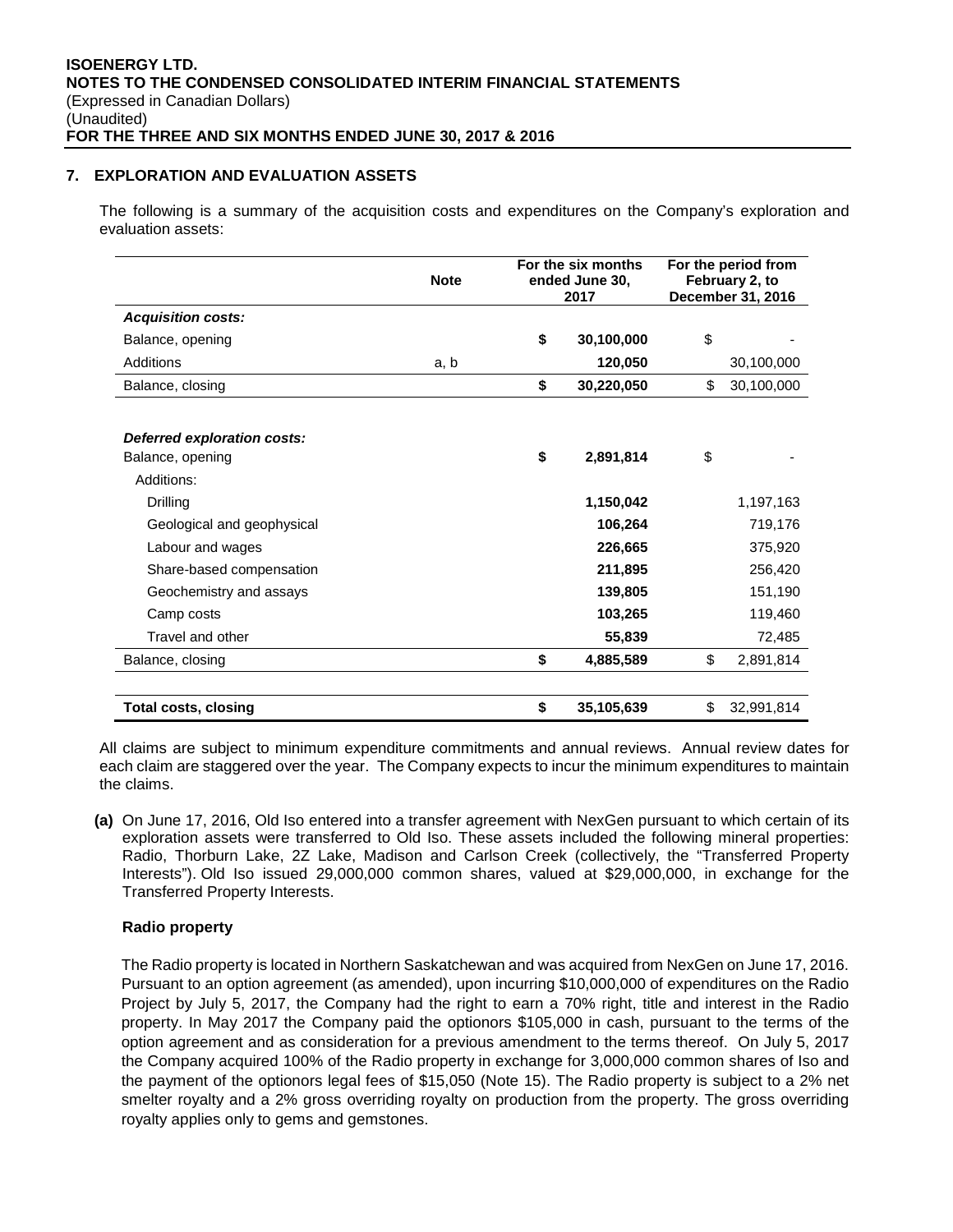#### **7. EXPLORATION AND EVALUATION ASSETS (continued)**

#### **Thorburn Lake property**

Iso holds a 100% interest in the Thorburn Lake property, subject to a 1% net smelter return royalty (NSR) and a 10% carried interest. The carried interest can be converted to an additional 1% NSR at the holder's option upon completion of a bankable feasibility study.

#### **(b) Thorburn North property**

On June 30, 2016, Old Iso acquired a 100% interest in the Thorburn North property in exchange for a cash payment of \$100,000 and \$1,000,000 worth of Iso common shares.

#### **8. COMMITMENTS**

#### **(a) Flow-through expenditures**

The Company raises funds through the issuance of flow-through shares. Based on Canadian tax law, the Company is required to spend this amount on eligible exploration expenditures by December 31 of the year after the year in which the shares are issued.

The premium paid for a flow-through share, which is the price paid for the share over the market price of the share, is recorded as a flow-through share premium liability. The liability is subsequently reduced when the required exploration expenditures are made, and accordingly, a recovery of flow-through premium is then recorded as a reduction of the deferred tax expense.

As of June 30, 2017, the Company must fulfil \$345,316 of the required eligible exploration expenditures before December 31, 2017 and a further \$1,100,000 by December 31, 2018. As the commitment is satisfied, the remaining balance of the flow-through premium liability will be recognized as income.

The flow-through share premium liability is comprised of:

|                                                                 |   | For the six months<br>ended June 30,<br>2017 | For the period<br>from February 2 to<br>December 31, 2016 |
|-----------------------------------------------------------------|---|----------------------------------------------|-----------------------------------------------------------|
| Balance, opening                                                | S | 179.212                                      | \$                                                        |
| Liability incurred on flow-through shares issued in the period  |   | 130,000                                      | 393,464                                                   |
| Settlement of flow-through share liability on expenditures made |   | (147, 821)                                   | (214,252)                                                 |
| Balance, closing                                                | S | 161.391                                      | 179.212                                                   |

#### **(b) Office leases**

The Company has total office lease commitments at its Vancouver office as follows:

| 2017 | \$32,712 |
|------|----------|
| 2018 | \$65.424 |
| 2019 | \$43,616 |

In connection with the Company's Vancouver office lease, the Company paid a deposit of \$5,452 which will be applied to the final month's rent at the end of the term.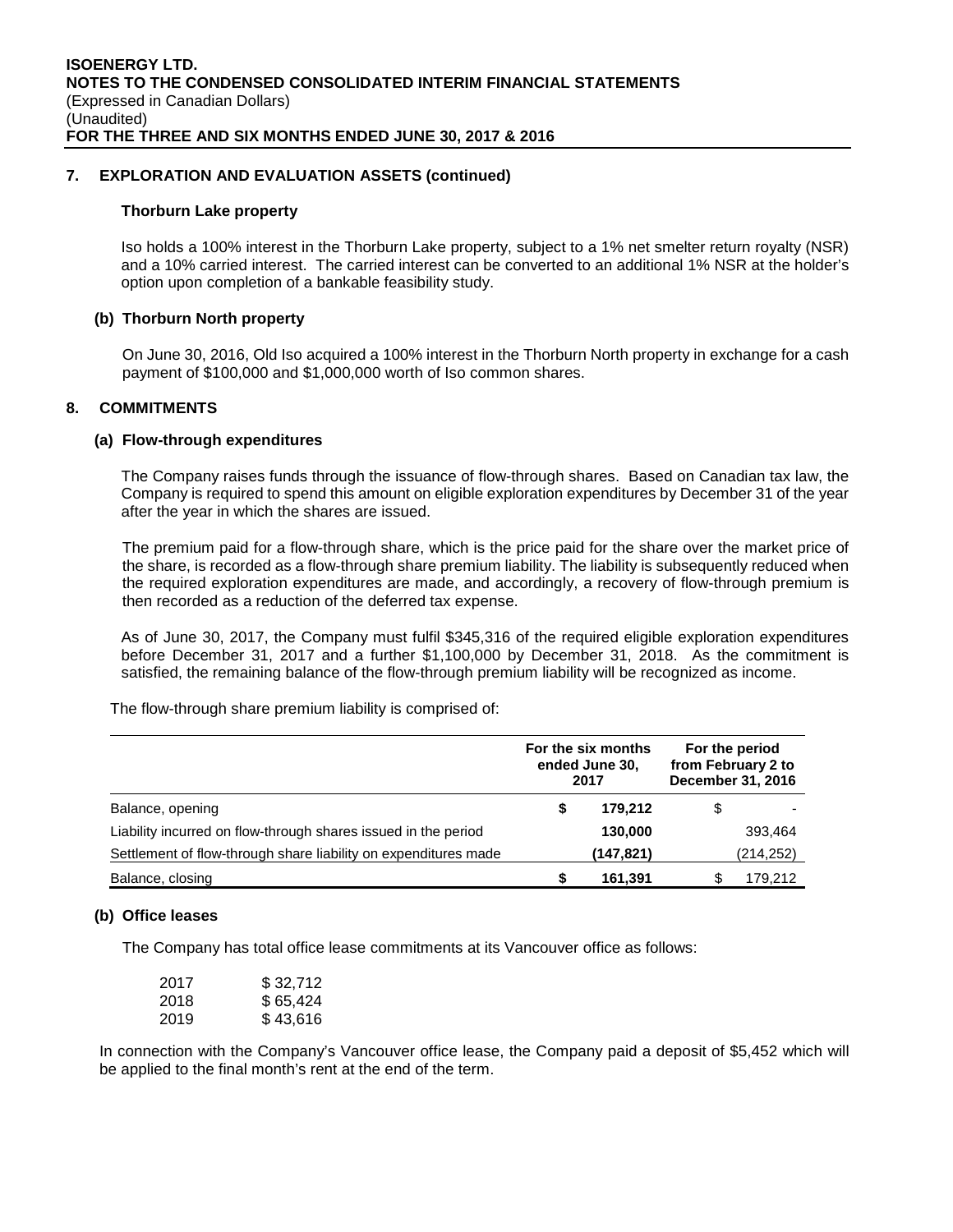#### **9. INCOME TAXES**

Deferred income tax expense comprises:

|                                                                                      | For the three months ended<br>June 30 |            |    |      | For the six months ended<br>June 30 |      |  |
|--------------------------------------------------------------------------------------|---------------------------------------|------------|----|------|-------------------------------------|------|--|
|                                                                                      |                                       | 2017       |    | 2016 | 2017                                | 2016 |  |
| Deferred income taxes related to operations<br>Release of flow-through share premium | S                                     | (95, 889)  | \$ |      | \$ 219,096                          | S    |  |
| liability                                                                            |                                       | (13, 458)  |    |      | (147,821)                           |      |  |
|                                                                                      | \$.                                   | (109, 347) |    | ٠    | 71.275                              |      |  |

During the six months ended June 30, 2017 the Company renounced \$1,626,006 (three months ended June 30, 2016 - \$148,008) of flow-through share expenditures.

#### **10. SHARE CAPITAL**

**Authorized Capital** - Unlimited number of common shares with no par value.

#### **Issued**

For the six months ended June 30, 2017:

(a) On May 26, 2017 the Company issued 999,999 flow-through common shares at a price of \$1.10 per share for gross proceeds of \$1,099,999. Share issuance costs were \$60,407 (net of tax of \$22,343).

For the period ended December 31, 2016:

- (b) Upon incorporation on February 2, 2016, one common share of Old Iso at a value of \$1 was issued to NexGen.
- (c) On June 16, 2016, Old Iso issued 29,000,000 common shares to NexGen for the Transferred Property Interests (Note 7(a)).
- (d) On June 30, 2016, Old Iso issued 1,000,000 common shares as consideration for the acquisition of Thorburn North property (Note 7(b)).
- (e) On August 16, 2016, Old Iso issued 450,000 common shares to NexGen to settle \$450,000 due to NexGen for operational expenses paid by NexGen on Old Iso's behalf.
- (f) On October 12, 2016, Old Iso issued 1 common share to NexGen as part of the Old Iso Merger and each of the Old iso shareholders exchanged their common shares of Old Iso for common shares of the Company on a one-for-one basis (Note 1).
- (g) On October 13, 2016, Iso issued 302,881 common shares to former Airesurf shareholders pursuant to the Airesurf Transaction (Note 5).
- (h) In the period ended December 31, 2016, the following private placements were completed by Old Iso and Iso: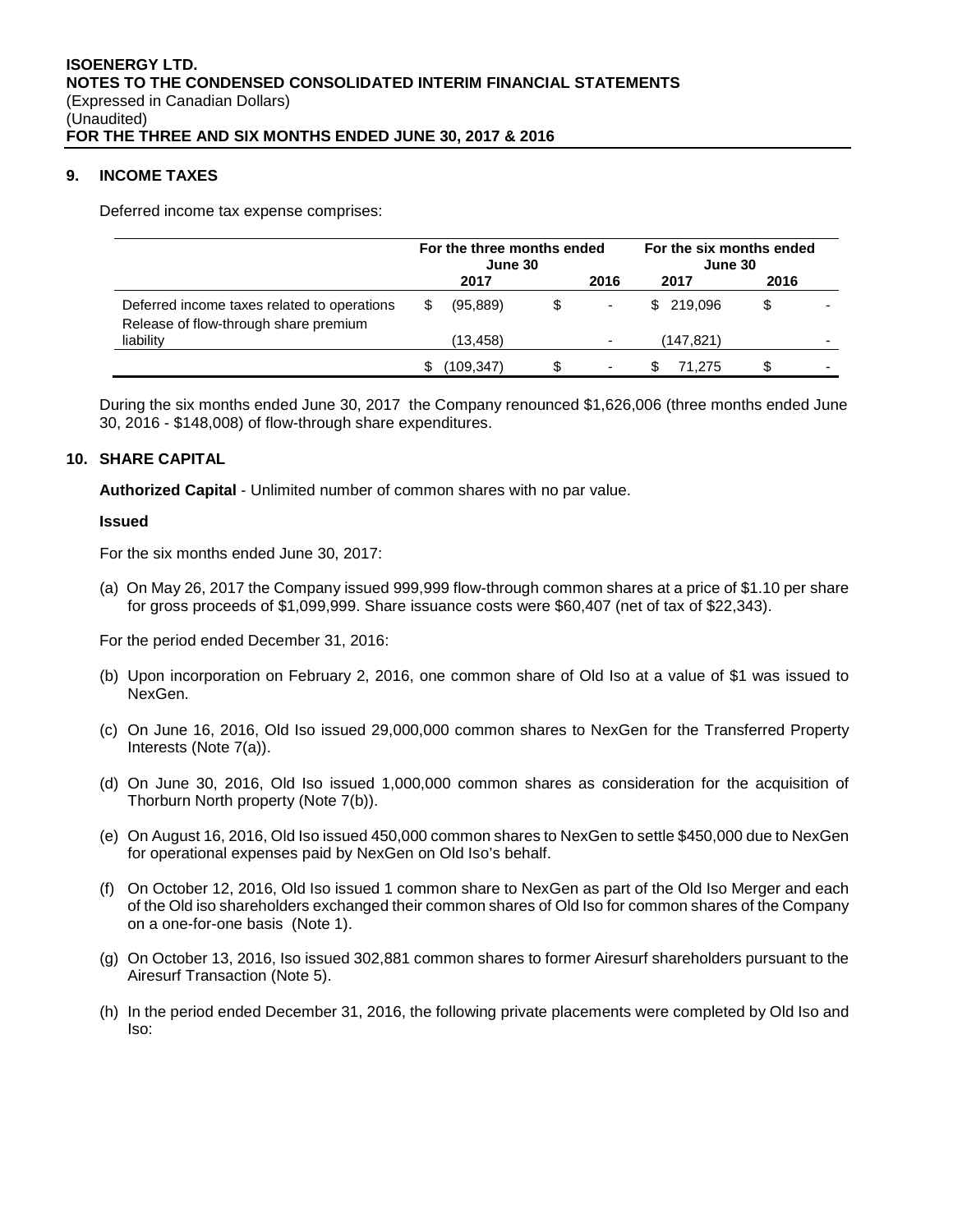# **10. SHARE CAPITAL (continued)**

| Date issued by:  | <b>Shares</b><br>issued | <b>Proceeds</b><br>per share | <b>Gross</b><br>proceed | Cash<br>finders' fee | Other cash<br>share<br>issuance<br>costs | Net proceeds     |
|------------------|-------------------------|------------------------------|-------------------------|----------------------|------------------------------------------|------------------|
| June 30, 2016    | 2,033,000               | \$<br>1.00                   | 2,033,000<br>\$         | \$<br>(3,300)        | \$<br>۰                                  | \$<br>2,029,700  |
| August 4, 2016   | 2,106,000               | \$<br>1.00                   | 2,106,000               | -                    | (45, 885)                                | 2,060,115        |
| August 5, 2016   | 2,092,500               | \$<br>1.00                   | 2,092,500               | (95, 550)            | (64, 185)                                | 1,932,765        |
| August 5, 2016   | 1,818,200               | \$<br>1.10                   | 2,000,020               | (120,001)            | (61, 348)                                | 1,818,671        |
| October 11, 2016 | 132,950                 | \$<br>1.00                   | 132.950                 | (7, 356)             |                                          | 125,594          |
| November 2, 2016 | 2,116,436               | \$<br>1.10                   | 2,328,080               | (139, 685)           | (22, 405)                                | 2,165,990        |
|                  | 10,299,086              |                              | \$10,692,550            | \$ (365,892)         | \$(193, 823)                             | \$<br>10,132,835 |

In addition to the cash finders' fees of \$365,892 and other cash share issuance costs of \$193,823, 8,580 common shares were issued as a finders' fee thereby increasing the total share issuance costs to \$568,295 (\$414,855, net of tax).

# **Stock Options**

Pursuant to the Company's stock option plan, directors may, from time to time, authorize the issuance of options to directors, officers, employees and consultants of the Company, enabling them to acquire up to 10% of the issued and outstanding common shares of the Company. The options can be granted for a maximum term of 10 years and are subject to vesting provisions as determined by the Board of Directors of the Company.

Stock option transactions and the number of stock options outstanding on the dates set forth below are summarized as follows:

|                               | <b>Number of options</b> | <b>Weighted average</b><br>exercise price per<br>share |      |
|-------------------------------|--------------------------|--------------------------------------------------------|------|
| Outstanding February 2, 2016  |                          |                                                        |      |
| Granted                       | 3,775,000                | ዳ                                                      | 1.00 |
| Outstanding December 31, 2016 | 3,775,000                | S                                                      | 1.00 |
| Granted                       | 300,000                  | \$                                                     | 1.00 |
| Outstanding June 30, 2017     | 4,075,000                |                                                        | 1.00 |
| Number of options exercisable | 1.374.999                |                                                        | 1.00 |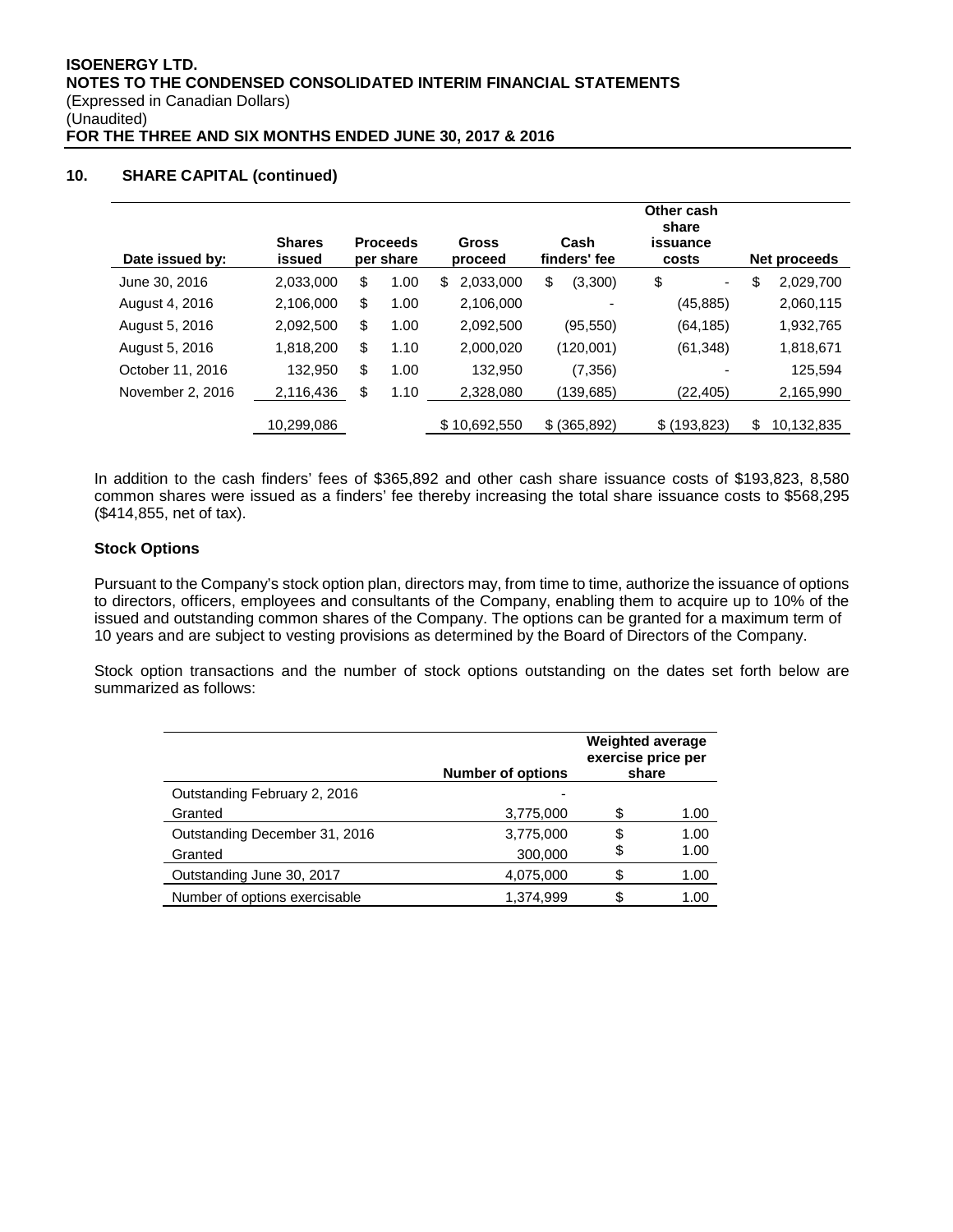#### **10. SHARE CAPITAL (continued)**

As at June 30, 2017, the Company has stock options outstanding and exercisable as follows:

| Number of<br>options | <b>Exercise</b><br>price per<br>option |      | Number of<br>options<br>exercisable | <b>Exercise</b><br>price per<br>option |      | <b>Vesting</b> | Remaining<br>contractual<br>life (years) | <b>Expiry date</b> |  |
|----------------------|----------------------------------------|------|-------------------------------------|----------------------------------------|------|----------------|------------------------------------------|--------------------|--|
| 50,000               | S                                      | 1.00 | 16.666                              | \$                                     | 1.00 | (i)            | 4.90                                     | May 25, 2022       |  |
| 250,000              | \$                                     | 1.00 | 83.333                              | \$                                     | 1.00 | (i)            | 4.52                                     | January 4, 2022    |  |
| 3,675,000            | \$                                     | 1.00 | 1,225,000                           | \$                                     | 1.00 | (i)            | 4.33                                     | October 25, 2021   |  |
| 100,000              | S                                      | 1.00 | 50,000                              | \$                                     | 1.00 | (i)            | 4.33                                     | October 24, 2021   |  |
| 4,075,000            |                                        | 1.00 | 1.374.999                           | \$                                     | 1.00 |                |                                          |                    |  |

1/3 annually with 1/3 vesting immediately

(ii) 25% quarterly starting one quarter after the grant date

The Company uses the Black-Scholes option pricing model to calculate the fair value of granted stock options. The model requires management to make estimates, which are subjective and may not be representative of actual results. Changes in assumptions can materially affect fair value estimates. The following weighted average assumptions were used to estimate the grant date fair values for the period ended June 30, 2017:

| Expected stock price volatility                |    | 88.59%   |
|------------------------------------------------|----|----------|
| Expected life of options                       |    | 5.00     |
| Risk free interest rates                       |    | 1.09%    |
| Expected dividend yield                        |    | $0.00\%$ |
| Weighted average share price                   | \$ | 1.00     |
| Weighted average fair value per option granted | S  | 0.68     |

Share-based payments for options vested in the six month ended June 30, 2017 amounted to \$792,831 of which \$580,937 was expensed to the statement of loss and comprehensive loss, and \$211,895 was capitalized to exploration and evaluation assets (Note 7). Share-based payments for options vested in the three month period ended June 30, 2017 amounted to \$362,382 of which \$263,587 was expensed to the statement of loss and comprehensive loss, and \$98,795 was capitalized to exploration and evaluation assets. There were no options outstanding as at June 30, 2016 and therefore the comparative amounts in the period ended June 30, 2016 were nil.

# **11. RELATED PARTY TRANSACTIONS**

Key management personnel include those persons having authority and responsibility for planning, directing and controlling the activities of the Company as a whole. The Company has determined that key management personnel consists of executive and non-executive members of the Company's Board of Directors and corporate officers.

Remuneration attributed to key management personnel for the six months ended June 30, 2017 is summarized as follows:

|                                                             | <b>Short term</b><br>compensation | Share-based<br>compensation |         | Total |           |
|-------------------------------------------------------------|-----------------------------------|-----------------------------|---------|-------|-----------|
| Expensed in the statement of loss and<br>comprehensive loss | 291.397                           | S                           | 468.193 |       | 759.590   |
| Capitalized to exploration and evaluation assets            | 155.007                           |                             | 186,174 |       | 341,181   |
|                                                             | 446.404                           |                             | 654.367 |       | 1,100,771 |

As of June 30, 2017, \$12,500 (December 31, 2016 – \$70,012) was included in accounts payable and accrued liabilities owing to directors and officers for compensation.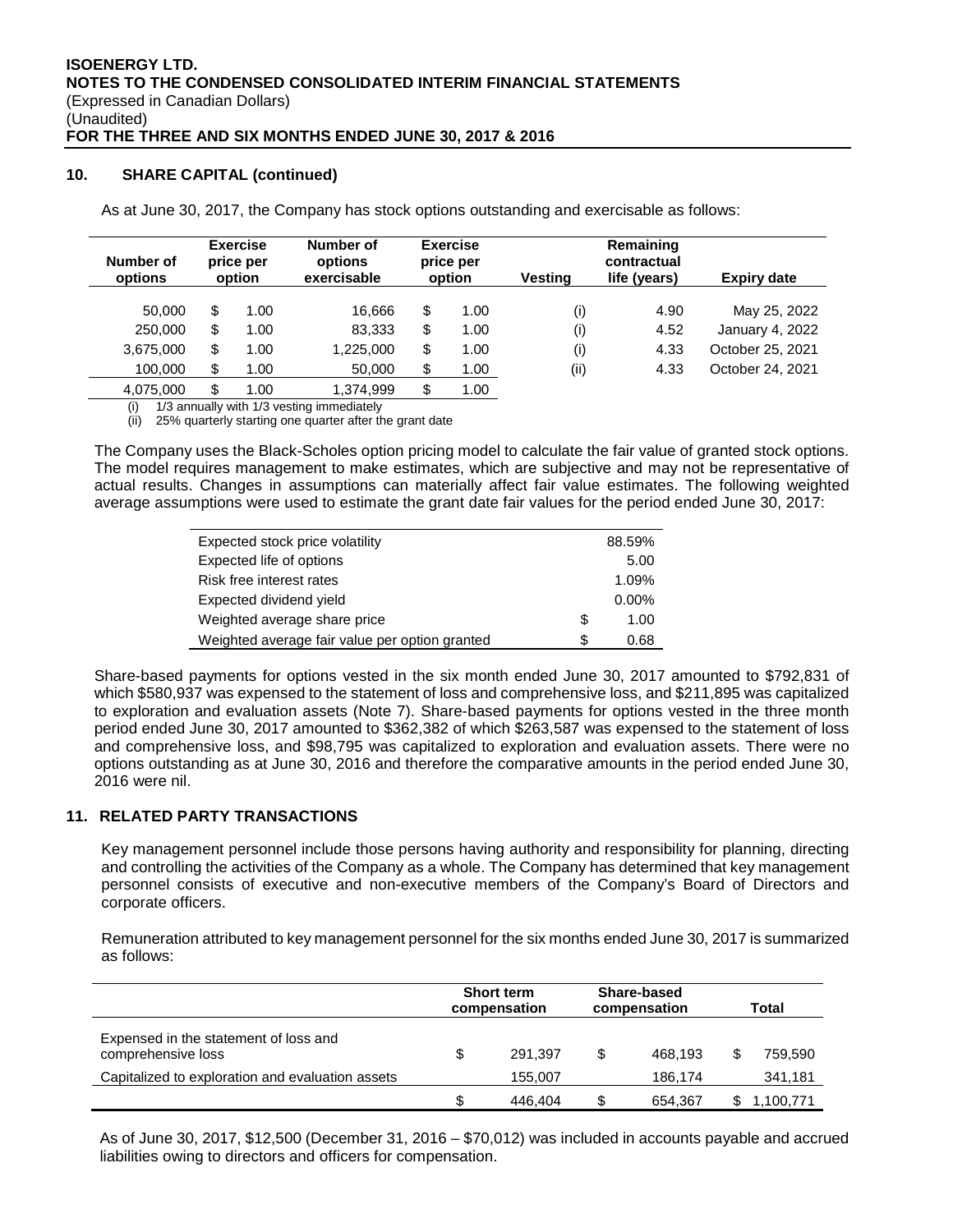#### **11. RELATED PARTY TRANSACTIONS (continued)**

In the six months ended June 30, 2016 short-term compensation to key management personnel was \$75,000, all of which was expensed and included in salaries and benefits on the statement of loss and comprehensive loss. As of June 30, 2016, no directors' fees had been paid and no stock options were issued to related parties.

#### **12. CAPITAL MANAGEMENT**

The Company manages its capital structure and makes adjustments to it, based on the funds available to the Company, in order to support the acquisition, exploration and evaluation of assets. The Board of Directors does not impose quantitative return on capital criteria for management, but rather relies on the expertise of the Company's management to sustain the future development of the business.

 In the management of capital, the Company considers all types equity and is dependent on third party financing, whether through debt, equity, or other means. Although the Company has been successful in raising funds to date, there is no assurance that the Company will be successful in obtaining required financing in the future or that such financing will be available on terms acceptable to the Company.

The properties in which the Company currently has an interest are in the exploration stage. As such the Company, has historically relied on the equity markets to fund its activities. The Company will continue to assess new properties and seek to acquire an interest in additional properties if it determines that there is sufficient geologic or economic potential and if it has adequate financial resources to do so.

Management reviews its capital management approach on an on-going basis and believes that this approach, given the relative size of the Company, is reasonable. The Company is not subject to externally imposed capital requirements. There were no changes in the Company's approach to capital management during the period.

#### **13. FINANCIAL INSTRUMENTS**

The Company's financial instruments consist of cash, accounts receivable, accounts payable and accrued liabilities.

The fair values of the Company's financial instruments approximate their carrying value, due to their shortterm maturities or liquidity. The Company's cash and accounts receivable are classified as loans and receivables and are initially recorded at fair value and subsequently at amortized cost with accrued interest recorded in accounts receivable.

#### **Financial instrument risk exposure**

As at June 30, 2017, the Company's financial instrument risk exposure and the impact thereof on the Company's financial instruments are summarized below:

#### **(a) Credit Risk**

Credit risk is the risk that one party to a financial instrument will fail to discharge an obligation and cause the other party to incur a financial loss. As at June 30, 2017, the Company has cash on deposit with a large Canadian bank. Credit risk is concentrated as a significant amount of the Company's cash and cash equivalents is held at one financial institution. Management believes the risk of loss to be remote. The Company's accounts receivable consists of input tax credits receivable from the Government of Canada and interest accrued on cash equivalents. Accordingly, the Company does not believe it is subject to significant credit risk.

#### **(b) Liquidity Risk**

Liquidity risk is the risk that an entity will encounter difficulty in raising funds to meet its obligations under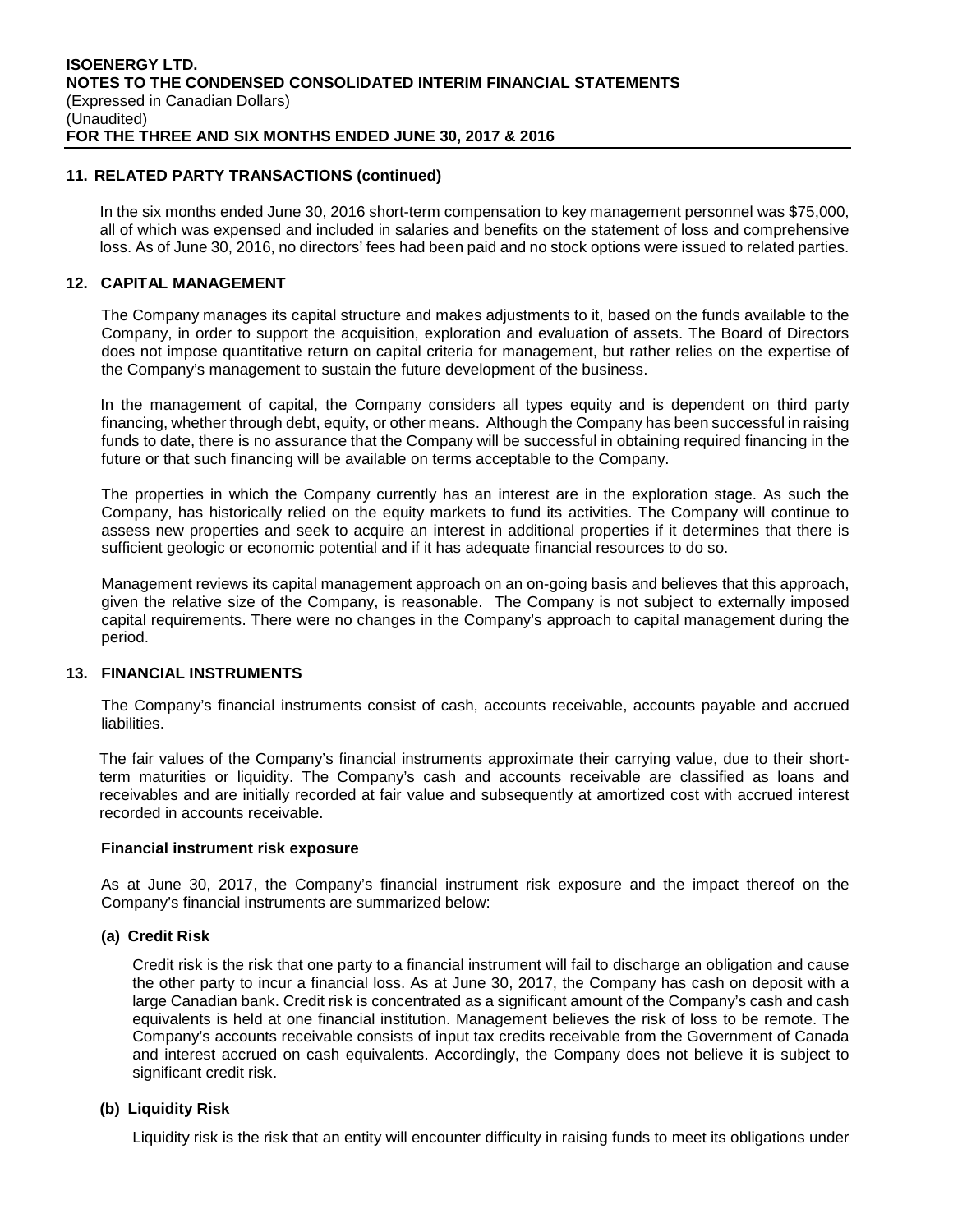#### **13. FINANCIAL INSTRUMENTS (continued)**

financial instruments. The Company manages liquidity risk by maintaining sufficient cash balances. Liquidity requirements are managed based on expected cash flows to ensure that there is sufficient capital to meet short-term obligations. As at June 30, 2017, the Company had a working capital balance of \$4,728,418, including cash of \$4,818,298.

#### **(c) Market Risk**

Market risk is the risk of loss that may arise from changes in market factors such as interest rates, foreign exchange rates and commodity and equity prices.

#### **(i) Interest Rate Risk**

Interest rate risk is the risk that the future cash flows from a financial instrument will fluctuate due to changes in market interest rates. The Company holds its cash in bank accounts that earn variable interest rates. Due to the short-term nature of these financial instruments, fluctuations in market rates do not have a significant impact on the estimated fair value of the Company's cash and cash equivalent balances as of June 30, 2017.

## **(ii) Foreign Currency Risk**

The functional currency of the Company is the Canadian dollar. Currency transaction risk and currency translation risk is the risk that fluctuations of the Canadian dollar in relation to other currencies may impact the fair value of financial assets, liabilities and operating results. As of June 30, 2017, the Company had no financial assets or liabilities that were subject to currency translation risk. The Company maintains a Canadian dollar bank account in Canada.

#### **(iii) Price risk**

The Company is exposed to price risk with respect to commodity and equity prices. Equity price risk is defined as the potential adverse impact of movements in individual equity prices or general movements in the level of the stock market on the Company's financial performance. Commodity price risk is defined as the potential adverse impact of commodity price movements and volatilities on financial performance and economic value. Future declines in commodity prices may impact the valuation of long-lived assets. The Company closely monitors the commodity prices of uranium, individual equity movements, and the stock market.

#### **14. SEGMENT INFORMATION**

The Company operates in one reportable segment, being the acquisition, exploration and development of uranium properties. All of the Company's non-current assets are located in Canada.

#### **15. SUPPLEMENTAL DISCLOSURE WITH RESPECT TO CASH FLOWS**

There was no cash paid for income tax or interest in the period ended June 30, 2016 and 2017.

Non-cash transaction in the six months ended June 30, 2017 included:

- **(a)** A non-cash transaction of \$211,895 related to share-based payments was included in exploration and evaluation assets.
- **(b)** Share issuance costs incurred by Iso are net of \$22,343 in non-cash deferred income taxes.

Non-cash transactions during the period ended June 30, 2016 included:

**(c)** Iso issued 30,000,000 of its common shares for the acquisition of mineral properties recorded at the estimated fair value of the common shares of \$30,000,000 (Note 7).